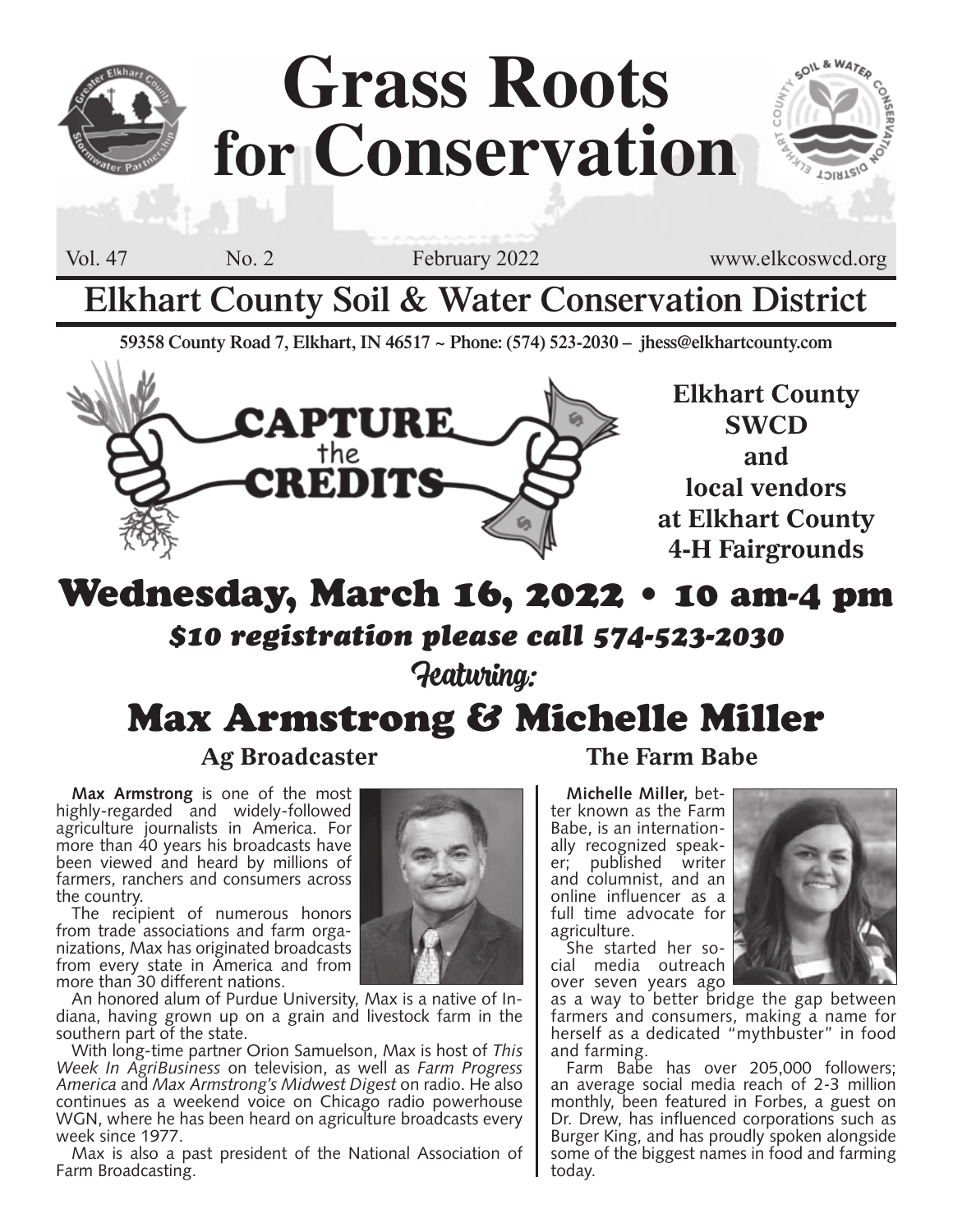# *Capture the Credits Panelists*

### Bruce Kettler *Director of ISDA*

Bruce Kettler is the Director of the Indiana State Department of Agriculture, appointed by Governor Eric Holcomb on January 8, 2018, as well as the Director of Agribusiness Development for the Indiana Economic Development Corporation. He joins the department with over 30 years of agricultural leadership experience and knowledge that spans from production agriculture and sales, to community and industry relations.

He began his professional career in 1987 at Dow AgroSciences where he spent 17 years working in a variety of roles. In 2006, he joined Beck's Hybrids as a Sales Consultant and worked his way up to Area Team Leader, Field Sales Manager and then Director of Public Relations, the position he held prior to joining ISDA. Furthermore, he is a member of the AgriNovus Indiana board of directors. Recently, Bruce was appointed to serve on the National Association of State Departments of Agriculture Board of Directors as second vice president.

At ISDA, his main priorities include agricultural advocacy, economic development, youth development and environmental stewardship.



#### Betsy Bower *Ceres Solutions Agronomist*

For more than 25 years, Betsy Bower has been a trusted agronomic voice in the Indiana agriculture community. Betsy works as a professional certified crop advisor for Ceres Solutions Cooperative, a large retailer operating more than 35 agronomy service locations across Indiana and into Michigan. Betsy's areas of expertise include working with no-till and conventional customers on improving their cropping system regarding nutrient, pest and irrigation management and cover crops. Her nutrient management and irrigation programs utilize soil moisture probes and tissue analysis to help her guide customers on irrigation and fertigation decisions. Betsy brings a degree in Agronomy from Purdue University and a master's degree in Agronomy from the University of Nebraska. For nearly 15 years she has been instrumental in developing success strategies for farmers in the areas of resource management and conservation agronomy.



## Matt Meersman *Director of SJRBC*

Matt Meersman developed a strong connection to the water growing up near the St. Joseph River and spending summer weekends at his family's lake cottage in southern Michigan. He now lives along the river in downtown South Bend, IN and works as the Director of the St. Joseph River Basin Commission. He also serves as the President of the Friends of the St. Joe River Association. His passion for protecting the water comes from a love of being on and in it. When he is not working on watershed projects, you will likely find him paddling canoes and kayaks on lakes and rivers in southwest Michigan and northern Indiana.

 $222$ 

### Todd Feenstra *President of Midwest Water Stewards*

Todd Feenstra has nearly 25 years of experience in developing, managing, and protecting high-capacity groundwater supplies in Michigan, Indiana, and Ohio. He founded the hydrogeologic consulting firm Tritium, Inc. in 2004 with municipal, industrial, developer, and agricultural clients. He has been working with a group of farmers across all of Michigan and Northern Indiana since 2009 to monitor and model groundwater-surface interactions and the environmental impact of irrigation wells. He has testified to both the Indiana and Michigan Congress and helped craft new Michigan groundwater law in 2018. He also serves as director of Midwest Water Stewards, which currently operates over 150 active monitoring wells and stream gages across Michigan and Indiana with more than 8 years of continuous water level records.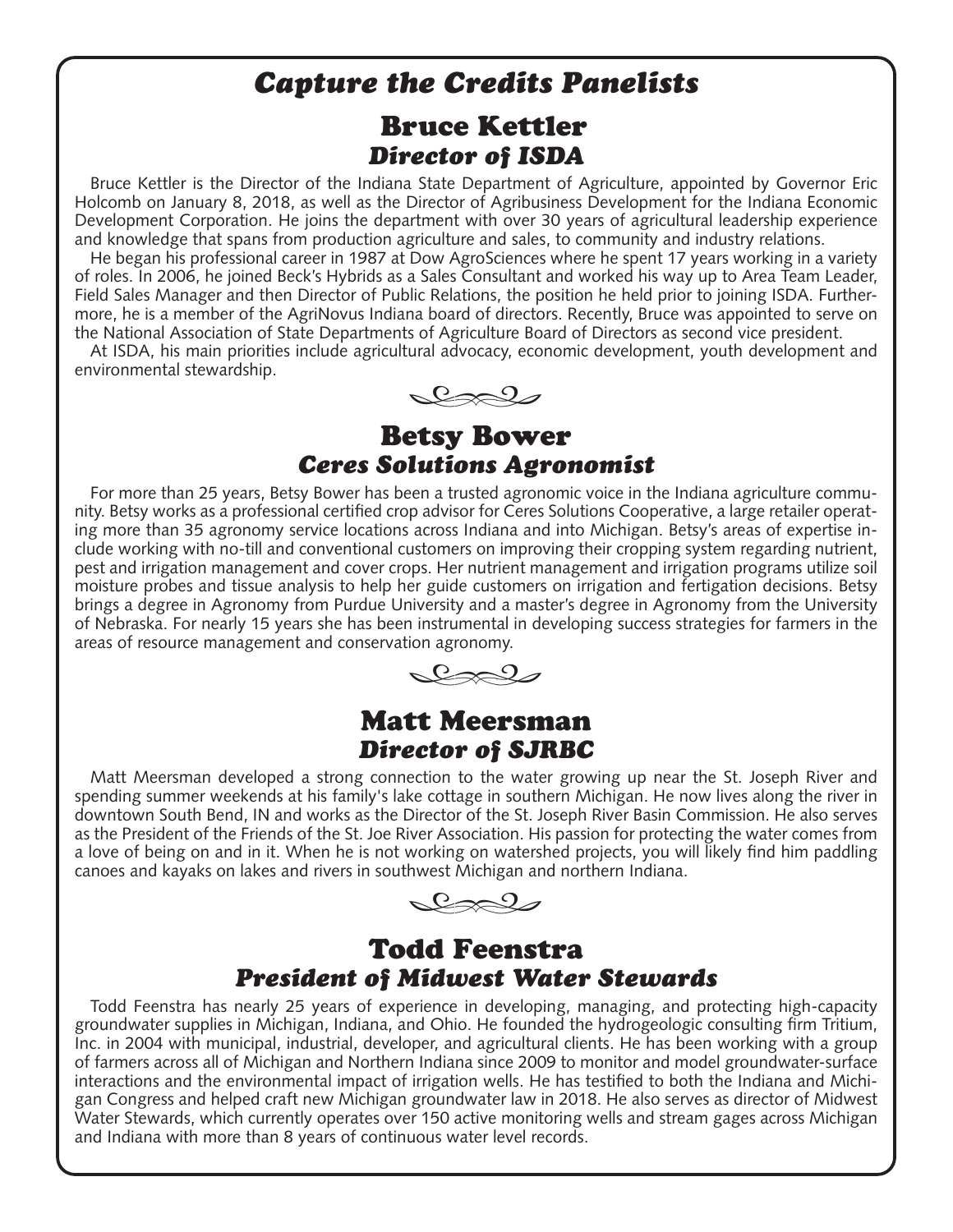

**A meeting and tradeshow on decision making in conservation management**

# Wednesday, March 16, 2022 • 10 am-4 pm

# *ECCC, Elkhart County 4-H Fairgrounds • Goshen, IN*

| $9:00-10:00$ am        | Registration                                                                                                                                                                      |
|------------------------|-----------------------------------------------------------------------------------------------------------------------------------------------------------------------------------|
| $10:00-11:00$ am       | <b>Finding Our Roots</b><br>Michelle Miller "Farm Babe"                                                                                                                           |
| 11:00-11:15 am         | <b>Break</b>                                                                                                                                                                      |
| $11:15$ am- $12:00$ pm | <b>Share the Story</b><br>Michelle Miller                                                                                                                                         |
| $12:00-1:00$ pm        | Lunch with Max and Michelle                                                                                                                                                       |
| $1:00 - 1:30$ pm       | <b>The Restoration Project</b><br><b>Facilitator: Max Armstrong</b><br>Panelists: Bruce Kettler (Director ISDA)<br>Gene Schmidt (LaPorte Co. SWCD Supervisor)                     |
| $1:30-2:15$ pm         | <b>Dollars and Sense</b><br><b>Facilitator: Max Armstrong</b><br>Panelists: Betsy Bower (Ceres Solutions Agronomist)<br>Todd Feenstra (Midwest Water Steward)                     |
| $2:15-2:30$ pm         | <b>Break</b>                                                                                                                                                                      |
| $2:30-3:00$ pm         | <b>Then, Now, and Always</b><br><b>Facilitator: Max Armstrong</b><br>Panelists: Matt Meersman (Director SJRBC)<br>Tom Coomes (Chief Meteorologist ABC 57)                         |
| $3:00-3:15$ pm         | <b>Break</b>                                                                                                                                                                      |
| $3:15-4:00$ pm         | <b>Creating Our Conservation Economy</b><br><b>Facilitator: Max Armstrong</b><br>Panelists: Gene Schmidt, Betsy Bower, Todd Feenstra,<br>Matt Meersman, Michelle Miller, Jim Hess |
|                        |                                                                                                                                                                                   |